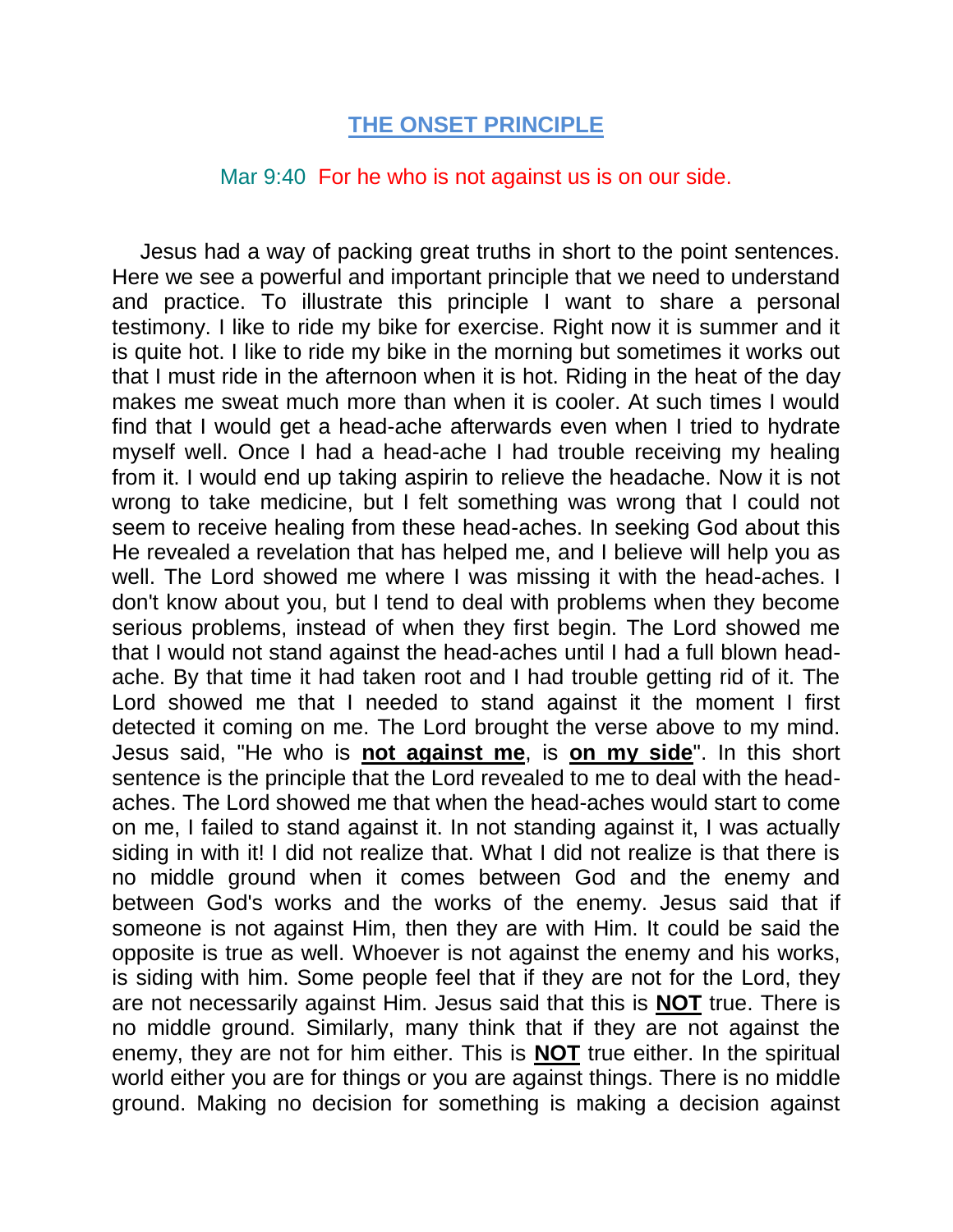something. Failing to stand for a thing, places you against it. Failing to stand against something, leaves you standing for it. This principle holds true for dealing with the works of the enemy. This was my problem with the head-aches. When the head-aches would start to come on me, I failed to stand against it, which was me making a stand with it and actually giving it authority to enter and take a foot hold on me. This was the case even if I did not want the head-ache. Waiting to oppose it until after it had taken root was a mistake. I believe many others are making the same mistake with many of the attacks of the enemy.

Once this was revealed to me I knew that I needed to stand against these head-aches immediately. It turned out my next bike ride had to be done in the afternoon because of commitments I had in the morning and in the evening. Of course it was very hot and I sweated a lot! As in all the other times about an hour after the ride I felt the head-ache coming on. It was very faint pain at the beginning. At that point I stood against the headache and rebuked it in the name of Jesus. I told it I was against it and forbade it to enter me. It immediately went away! After awhile it tried to come back. I did the same thing and it went immediately away again. After that it did not come back! I had taken a stand against it and it could not come on me. If I had failed to stand against it, I would have sided with it.

## *1Pe 5:9 Withstand him; be firm in faith [against his onset- rooted, established, strong, immovable, and determined], knowing that the same (identical) sufferings are appointed to your brotherhood (the whole body of Christians) throughout the world.*

We are to withstand the enemy. However it is important to do so at his **ONSET**. Often we wait for awhile until he has caused a significant problem to us that we must address. This is too late! Our passivity is actually actively siding with him! Again, there is no middle ground where you are neutral with the enemy and his works! If you are not against them, then you for them! I know that this is hard to accept, but it is the teaching of our Lord, and we need to renew our minds to it. Passive Christians are bound Christians. Passive Christians are defeated Christians. Failing to resist him, leaves us standing with him!

(Eph 4:27) nor give place to the devil.